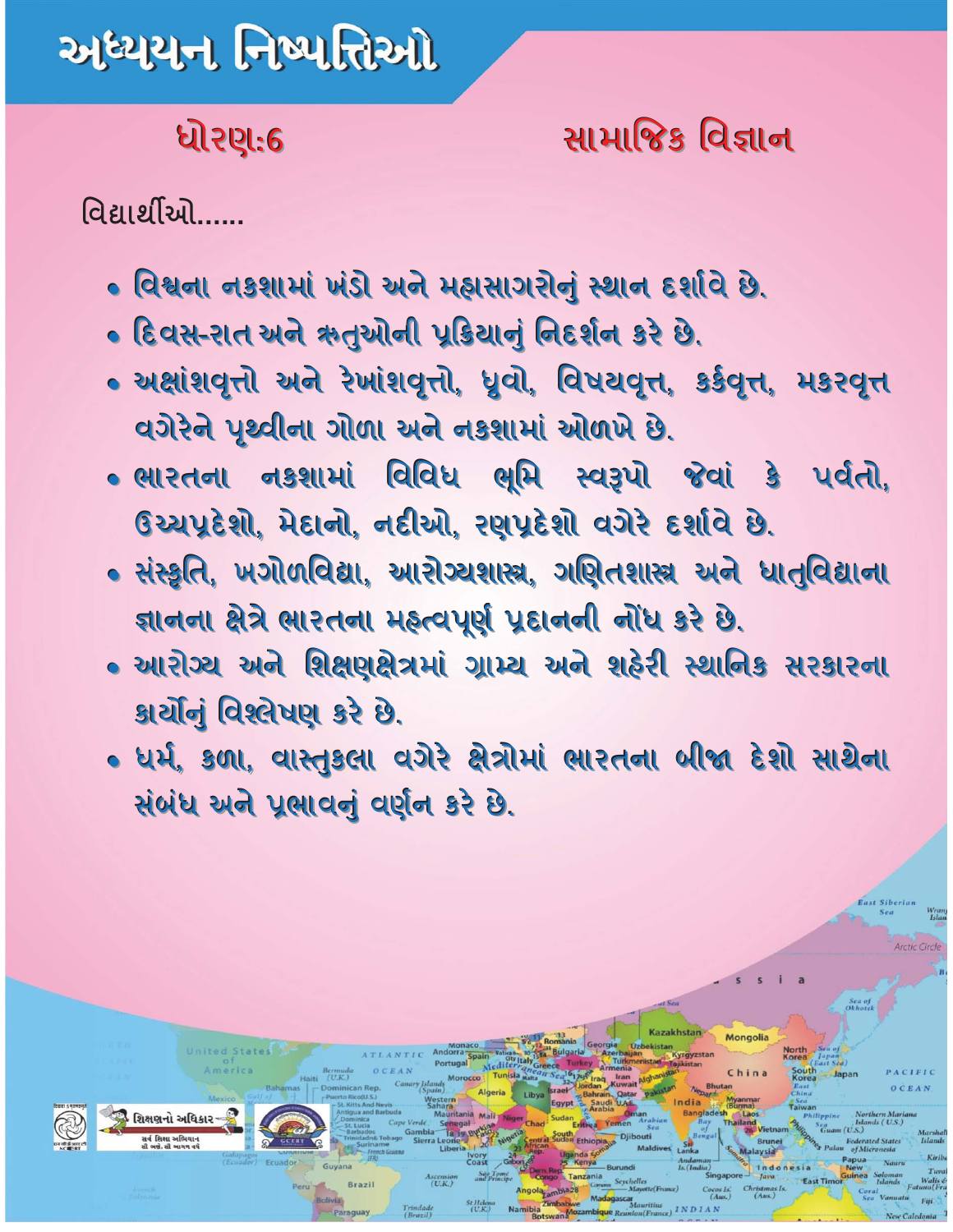# અધ્યયન નિષ્પત્તિઓ

### ધોરણ:7

## સામાજિક વિજ્ઞાન

विद्यार्थीઓ

- પૃથ્વીના આંતરિક સ્તરો, ખડકોના પ્રકાર તથા વાતાવરણના સ્તરોને ઓળખે છે.
- વિવિધ આપત્તિઓ જેવી કે ભૂકંપ, પૂર, દુકાળ વગેરે દરમિયાન કરાતા બચાવ – રાહ્ન કાર્ચીને સ્પષ્ટ કરે છે.
- વિવિધ પ્રક્રિયાઓથી રચાયેલા ભૂમિ સ્વરૂપોનું વર્ણન કરે છે.
- મધ્યકાળમાં થયેલા સામાજિક, રાજકીય અને આર્થિક પરિવર્તનોનું વિશ્લેષણ કરે છે.
- સમાજના વિભિન્ન વર્ગમાંથી આવતી મહિલાઓની વંચિતતાનાં કારણો અને પરિણામોનું વિશ્લેષણ કરે છે.
- લોકશાઠીમાં પ્રચાર માધ્યમો અને જાહેરાતનાં કાર્યોનાં ઉદાહરણો આપે છે.
- જુદાં જુદાં પૂકારનાં બજારી વચ્ચેની તજ્ઞવત બતાવે છે.